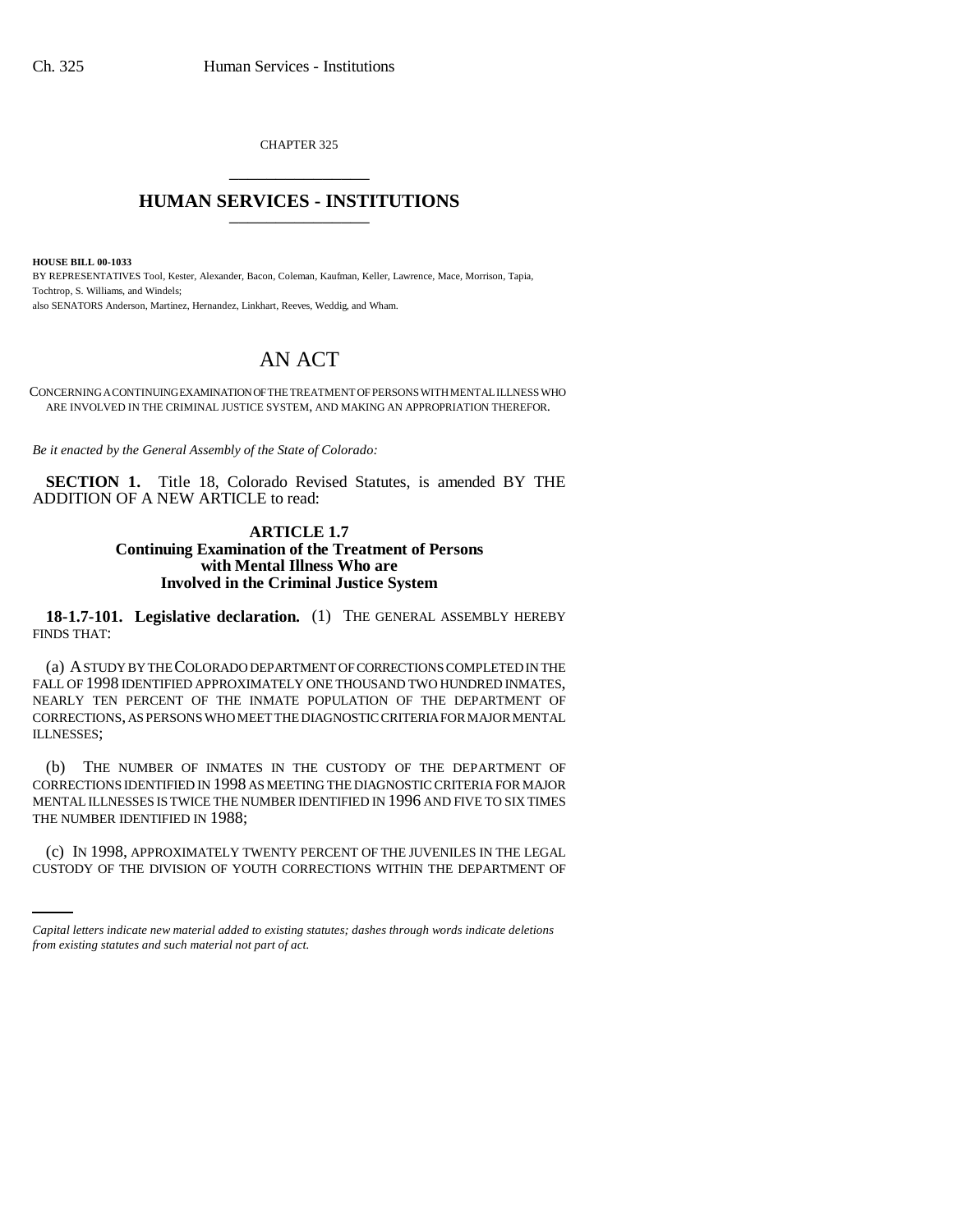HUMAN SERVICES WERE IDENTIFIED AS HAVING MODERATE TO SEVERE MENTAL HEALTH PROBLEMS REQUIRING PSYCHIATRIC TREATMENT;

(d) A STUDY CONDUCTED IN 1995 FOUND THAT APPROXIMATELY SIX PERCENT OF THE PERSONS HELD IN COUNTY JAILS AND IN COMMUNITY CORRECTIONS THROUGHOUT THE STATE HAD BEEN DIAGNOSED AS PERSONS WITH SEVERE OR CHRONIC MENTAL ILLNESS;

(e) IT IS ESTIMATED THAT CURRENTLY NEARLY NINE PERCENT OF ALL THE ADULTS AND JUVENILES ON PROBATION THROUGHOUT THE STATE OF COLORADO HAVE BEEN IDENTIFIED AS HAVING SEVERE OR CHRONIC MENTAL ILLNESS;

(f) FOR THE 1998-99 FISCAL YEAR, APPROXIMATELY FORTY-FOUR PERCENT OF THE INPATIENT POPULATION AT THE COLORADO MENTAL HEALTH INSTITUTE IN PUEBLO HAD BEEN COMMITTED FOLLOWING THE RETURN OF A VERDICT OF NOT GUILTY BY REASON OF INSANITY OR A DETERMINATION BY THE COURT THAT THE PERSON WAS INCOMPETENT TO STAND TRIAL DUE TO MENTAL ILLNESS;

(g) PERSONS WITH MENTAL ILLNESS, AS A DIRECT OR INDIRECT RESULT OF THEIR CONDITION, ARE IN MANY INSTANCES MORE LIKELY THAN PERSONS WHO DO NOT HAVE MENTAL ILLNESS TO BE INVOLVED IN THE CRIMINAL JUSTICE SYSTEM OR THE JUVENILE JUSTICE SYSTEM;

(h) THE EXISTING PROCEDURES AND DIAGNOSTIC TOOLS USED BY PERSONS WORKING IN THE CRIMINAL JUSTICE SYSTEM MAY NOT BE SUFFICIENT TO IDENTIFY APPROPRIATELY AND DIAGNOSE PERSONS WITH MENTAL ILLNESS WHO ARE INVOLVED IN THE CRIMINAL JUSTICE SYSTEM;

(i) THE CRIMINAL JUSTICE SYSTEM AND THE JUVENILE JUSTICE SYSTEM CURRENTLY MAY NOT BE STRUCTURED IN SUCH A MANNER AS TO PROVIDE THE LEVEL OF TREATMENT AND CARE FOR PERSONS WITH MENTAL ILLNESS THAT IS NECESSARY TO ENSURE THE SAFETY OF THESE PERSONS, OF OTHER PERSONS IN THE CRIMINAL AND JUVENILE JUSTICE SYSTEMS, AND OF THE COMMUNITY AT LARGE; AND

(j) THE ONGOING SUPERVISION, CARE, AND MONITORING, ESPECIALLY WITH REGARD TO MEDICATION, OF PERSONS WITH MENTAL ILLNESS WHO ARE RELEASED FROM INCARCERATION ARE CRUCIAL TO ENSURING THE SAFETY OF THE COMMUNITY.

(2) THEREFORE, THE GENERAL ASSEMBLY DECLARES THAT IT IS NECESSARY TO CREATE A TASK FORCE TO CONTINUE TO EXAMINE THE IDENTIFICATION, DIAGNOSIS, AND TREATMENT OF PERSONS WITH MENTAL ILLNESS WHO ARE INVOLVED IN THE STATE CRIMINAL JUSTICE SYSTEM, INCLUDING THE JUVENILE JUSTICE SYSTEM, AND TO MAKE RECOMMENDATIONS TO A LEGISLATIVE OVERSIGHT COMMITTEE FOR THE DEVELOPMENT OF LEGISLATIVE PROPOSALS RELATED TO THIS ISSUE.

**18-1.7-102. Definitions.** AS USED IN THIS ARTICLE, UNLESS THE CONTEXT OTHERWISE REQUIRES:

(1) "COMMITTEE" MEANS THE LEGISLATIVE OVERSIGHT COMMITTEE ESTABLISHED PURSUANT TO SECTION 18-1.7-103.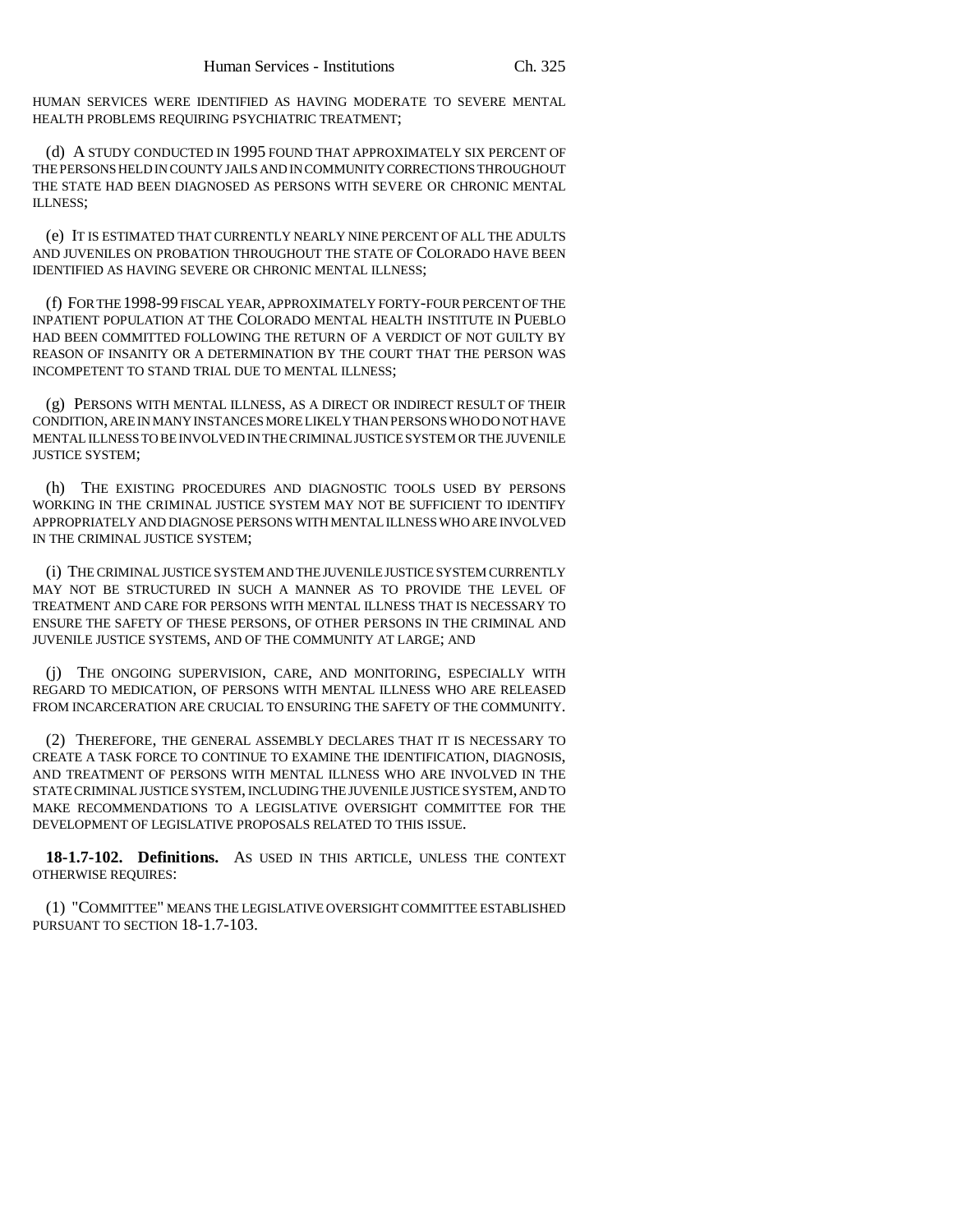(2) "CRIMINAL JUSTICE SYSTEM" MEANS THE ADULT CRIMINAL JUSTICE SYSTEM AND THE JUVENILE JUSTICE SYSTEM WITHIN THE STATE.

(3) "TASK FORCE" MEANS THE TASK FORCE FOR THE CONTINUING EXAMINATION OF THE TREATMENT OF PERSONS WITH MENTAL ILLNESS WHO ARE INVOLVED IN THE CRIMINAL JUSTICE SYSTEM ESTABLISHED PURSUANT TO SECTION 18-1.7-104.

**18-1.7-103. Legislative oversight committee - creation - duties.** (1) (a) THERE IS HEREBY CREATED A LEGISLATIVE OVERSIGHT COMMITTEE FOR THE CONTINUING EXAMINATION OF THE TREATMENT OF PERSONS WITH MENTAL ILLNESS WHO ARE INVOLVED IN THE CRIMINAL JUSTICE SYSTEM.

(b) THE COMMITTEE SHALL CONSIST OF SIX MEMBERS. THE PRESIDENT OF THE SENATE, THE MINORITY LEADER OF THE SENATE, AND THE SPEAKER OF THE HOUSE OF REPRESENTATIVES SHALL APPOINT THE MEMBERS OF THE COMMITTEE, AS FOLLOWS:

(I) THE PRESIDENT OF THE SENATE SHALL APPOINT TWO SENATORS TO SERVE ON THE COMMITTEE, AND THE MINORITY LEADER OF THE SENATE SHALL APPOINT ONE SENATOR TO SERVE ON THE COMMITTEE;

(II) THE SPEAKER OF THE HOUSE OF REPRESENTATIVES SHALL APPOINT THREE REPRESENTATIVES TO SERVE ON THE COMMITTEE, NO MORE THAN TWO OF WHOM SHALL BE MEMBERS OF THE SAME POLITICAL PARTY;

(c) THE PRESIDENT OF THE SENATE SHALL SELECT THE FIRST CHAIR OF THE COMMITTEE, AND THE SPEAKER OF THE HOUSE OF REPRESENTATIVES SHALL SELECT THE FIRST VICE-CHAIR. THE CHAIR AND VICE-CHAIR SHALL ALTERNATE ANNUALLY THEREAFTER BETWEEN THE TWO HOUSES. THE CHAIR AND VICE-CHAIR OF THE COMMITTEE MAY ESTABLISH SUCH ORGANIZATIONAL AND PROCEDURAL RULES AS ARE NECESSARY FOR THE OPERATION OF THE COMMITTEE.

(d) COMMITTEE MEMBERS SHALL BE REIMBURSED FOR ALL ACTUAL AND NECESSARY EXPENSES INCURRED IN THE PERFORMANCE OF THEIR DUTIES AND, IN ADDITION, SHALL BE PAID AS PROVIDED PURSUANT TO SECTION 2-2-307, C.R.S., FOR ATTENDANCE AT MEETINGS OF THE COMMITTEE.

(2) (a) THE COMMITTEE SHALL MEET ON OR BEFORE AUGUST 1, 2000, AND SHALL MEET AT LEAST THREE TIMES EACH YEAR THEREAFTER, AND AT SUCH OTHER TIMES AS IT DEEMS NECESSARY.

(b) THE COMMITTEE SHALL BE RESPONSIBLE FOR THE OVERSIGHT OF THE TASK FORCE AND SHALL SUBMIT ANNUAL REPORTS TO THE GENERAL ASSEMBLY REGARDING THE FINDINGS AND RECOMMENDATIONS OF THE TASK FORCE. IN ADDITION, THE COMMITTEE MAY RECOMMEND LEGISLATIVE CHANGES WHICH SHALL BE TREATED AS BILLS RECOMMENDED BY AN INTERIM LEGISLATIVE COMMITTEE FOR PURPOSES OF ANY INTRODUCTION DEADLINES OR BILL LIMITATIONS IMPOSED BY THE JOINT RULES OF THE GENERAL ASSEMBLY.

(c) THE COMMITTEE SHALL SUBMIT A REPORT TO THE GENERAL ASSEMBLY BY JANUARY 15, 2001, AND BY EACH JANUARY 15 THEREAFTER THROUGH JANUARY 15, 2004. THE ANNUAL REPORTS SHALL SUMMARIZE THE ISSUES ADDRESSING THE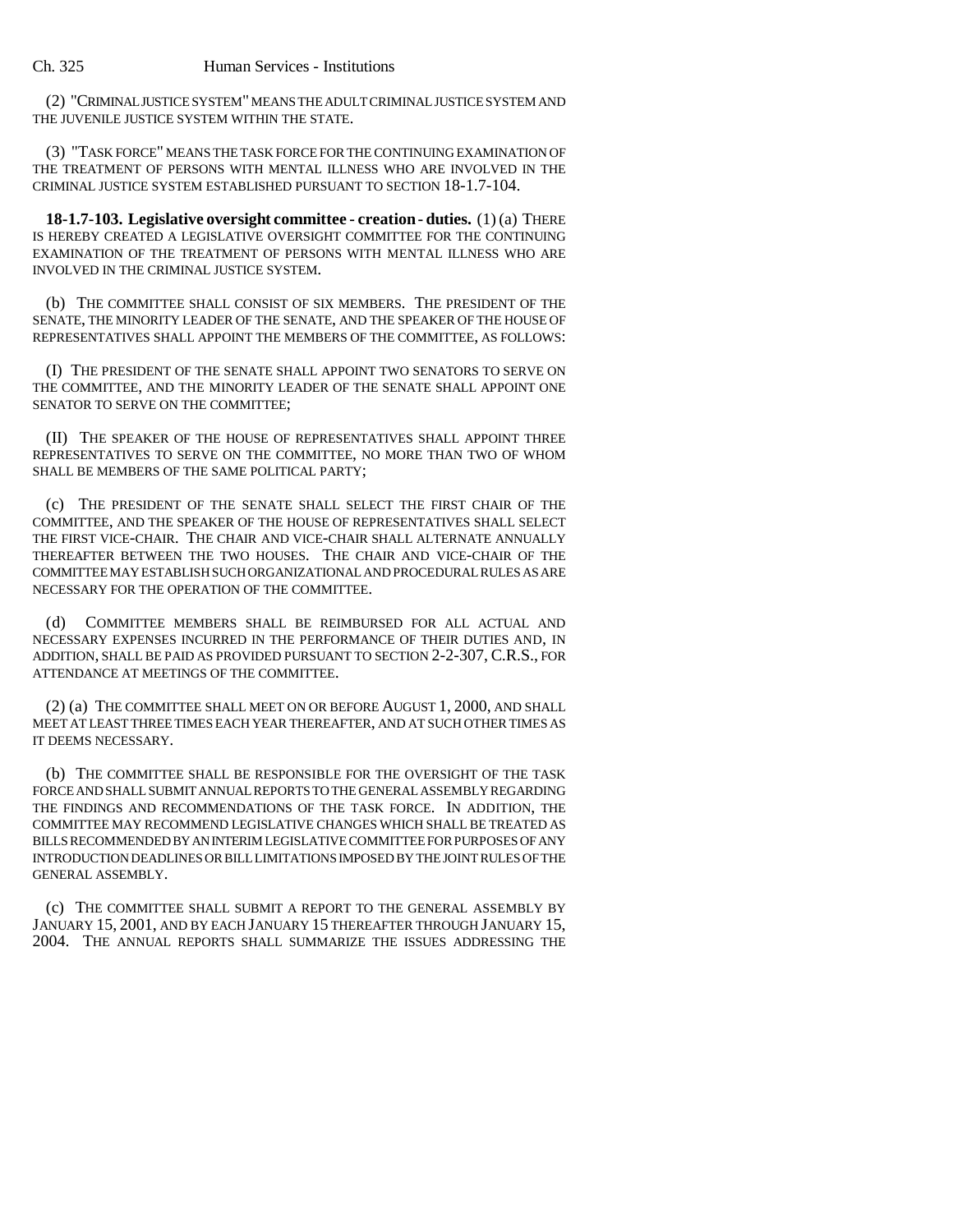TREATMENT OF PERSONS WITH MENTAL ILLNESS WHO ARE INVOLVED IN THE CRIMINAL JUSTICE SYSTEM THAT HAVE BEEN CONSIDERED AND ANY RECOMMENDED LEGISLATIVE PROPOSALS.

**18-1.7-104. Mentally ill offender task force - creation - membership - duties.** (1) THERE IS HEREBY CREATED A TASK FORCE FOR THE CONTINUING EXAMINATION OF THE TREATMENT OF PERSONS WITH MENTAL ILLNESS WHO ARE INVOLVED IN THE CRIMINAL JUSTICE SYSTEM IN COLORADO. THE TASK FORCE SHALL CONSIST OF TWENTY-SEVEN MEMBERS AS FOLLOWS:

(a) THE CHIEF JUSTICE OF THE COLORADO SUPREME COURT SHALL APPOINT THREE MEMBERS WHO REPRESENT THE JUDICIAL DEPARTMENT, TWO OF WHOM REPRESENT THE DIVISION OF PROBATION WITHIN THE DEPARTMENT, AND ONE WHO SHALL HAVE EXPERIENCE HANDLING JUVENILE JUSTICE MATTERS WITHIN THE DEPARTMENT;

(b) THE CHAIR AND VICE-CHAIR OF THE COMMITTEE SHALL APPOINT TWENTY-FOUR MEMBERS AS FOLLOWS:

(I) ONE MEMBER WHO REPRESENTS THE DIVISION OF CRIMINAL JUSTICE WITHIN THE DEPARTMENT OF PUBLIC SAFETY;

(II) TWO MEMBERS WHO REPRESENT THE DEPARTMENT OF CORRECTIONS, ONE OF WHOM REPRESENTS THE DIVISION OF PAROLE WITHIN THE DEPARTMENT;

(III) ONE MEMBER WHO REPRESENTS COMMUNITY CORRECTIONS;

(IV) TWO MEMBERS WHO REPRESENT LOCAL LAW ENFORCEMENT AGENCIES, ONE OF WHOM SHALL HAVE EXPERIENCE DEALING WITH JUVENILES IN THE JUVENILE JUSTICE SYSTEM;

(V) FIVE MEMBERS WHO REPRESENT THE DEPARTMENT OF HUMAN SERVICES, AS FOLLOWS:

(A) ONE MEMBER WHO REPRESENTS THE UNIT RESPONSIBLE FOR MENTAL HEALTH SERVICES WITHIN THE DEPARTMENT OF HUMAN SERVICES;

(B) ONE MEMBER WHO REPRESENTS THE DIVISION OF YOUTH CORRECTIONS;

(C) ONE MEMBER WHO REPRESENTS THE UNIT RESPONSIBLE FOR CHILD WELFARE SERVICES;

(D) ONE MEMBER WHO REPRESENTS THE ALCOHOL AND DRUG ABUSE DIVISION; AND

(E) ONE MEMBER WHO REPRESENTS THE COLORADO MENTAL HEALTH INSTITUTE AT PUEBLO;

(VI) ONE MEMBER WHO REPRESENTS THE DEPARTMENT OF EDUCATION;

(VII) ONE MEMBER WHO REPRESENTS THE STATE ATTORNEY GENERAL'S OFFICE;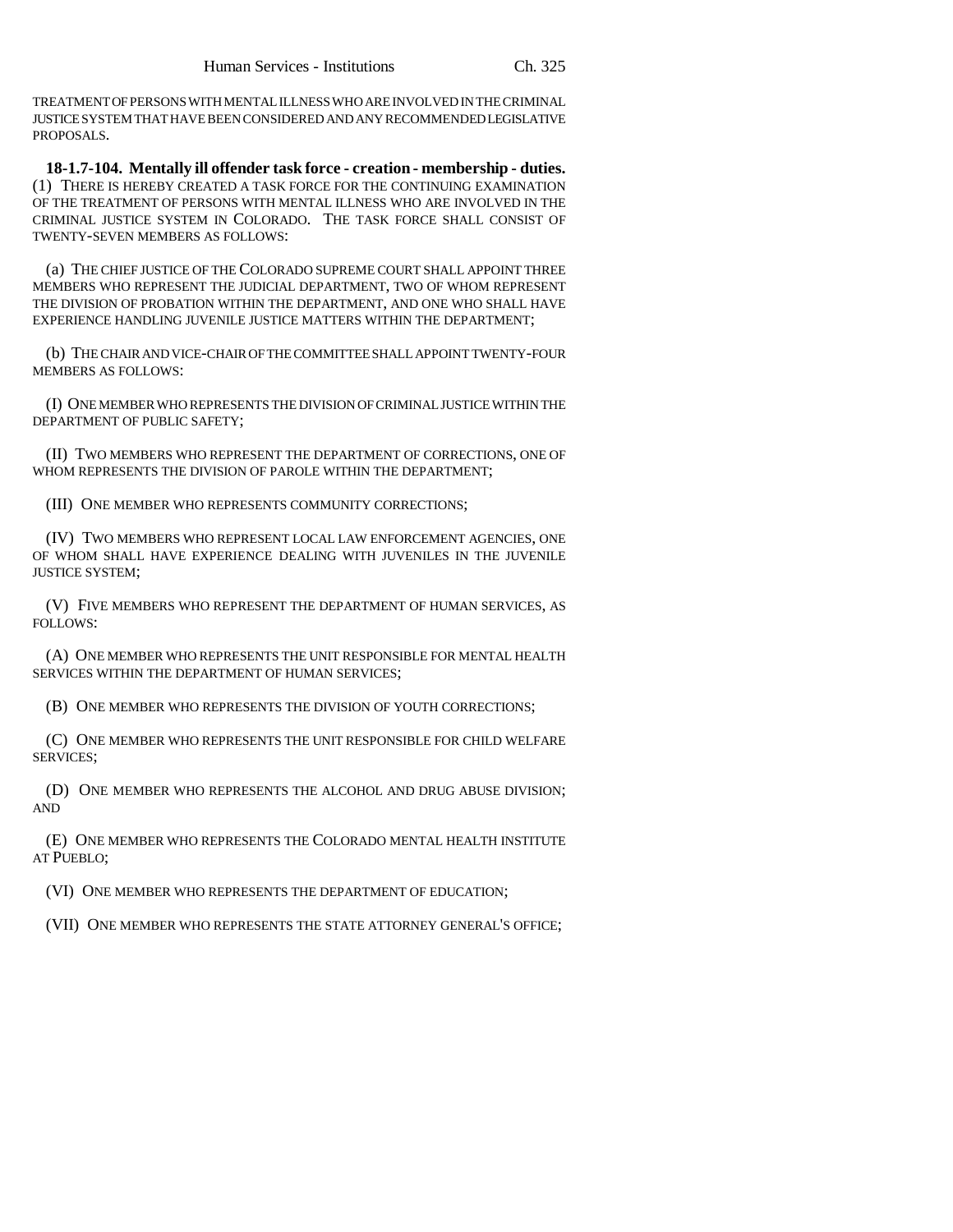## Ch. 325 Human Services - Institutions

(VIII) ONE MEMBER WHO REPRESENTS THE DISTRICT ATTORNEYS WITHIN THE STATE;

(IX) TWO MEMBERS WHO REPRESENT THE CRIMINAL DEFENSE BAR WITHIN THE STATE, ONE OF WHOM SHALL HAVE EXPERIENCE REPRESENTING JUVENILES IN THE JUVENILE JUSTICE SYSTEM;

(X) TWO MEMBERS WHO ARE LICENSED MENTAL HEALTH PROFESSIONALS PRACTICING WITHIN THE STATE, ONE OF WHOM SHALL HAVE EXPERIENCE TREATING JUVENILES;

(XI) ONE MEMBER WHO REPRESENTS COMMUNITY MENTAL HEALTH CENTERS WITHIN THE STATE:

(XII) ONE MEMBER WHO IS A PERSON WITH KNOWLEDGE OF PUBLIC BENEFITS AND PUBLIC HOUSING WITHIN THE STATE;

(XIII) ONE MEMBER WHO IS A PRACTICING FORENSIC PROFESSIONAL WITHIN THE STATE;

(XIV) THREE MEMBERS OF THE PUBLIC AS FOLLOWS:

(A) ONE MEMBER WHO HAS MENTAL ILLNESS AND HAS BEEN INVOLVED WITH THE CRIMINAL JUSTICE SYSTEM IN THIS STATE;

(B) ONE MEMBER WHO HAS AN ADULT FAMILY MEMBER WHO HAS MENTAL ILLNESS AND HAS BEEN INVOLVED WITH THE CRIMINAL JUSTICE SYSTEM IN THIS STATE; AND

(C) ONE MEMBER WHO IS THE PARENT OF A CHILD WHO HAS MENTAL ILLNESS AND HAS BEEN INVOLVED WITH THE CRIMINAL JUSTICE SYSTEM IN THIS STATE.

(2) IN MAKING APPOINTMENTS TO THE TASK FORCE, THE APPOINTING AUTHORITIES SHALL ENSURE THAT THE MEMBERSHIP OF THE TASK FORCE REFLECTS THE ETHNIC, CULTURAL, AND GENDER DIVERSITY OF THE STATE AND INCLUDES REPRESENTATION OF ALL AREAS OF THE STATE.

(3) THE TASK FORCE SHALL EXAMINE THE IDENTIFICATION, DIAGNOSIS, AND TREATMENT OF PERSONS WITH MENTAL ILLNESS WHO ARE INVOLVED IN THE STATE CRIMINAL JUSTICE SYSTEM. THE TASK FORCE SHALL SPECIFICALLY CONSIDER, BUT NEED NOT BE LIMITED TO, THE FOLLOWING ISSUES:

(a) THE EARLY IDENTIFICATION, DIAGNOSIS, AND TREATMENT OF ADULTS AND JUVENILES WITH MENTAL ILLNESS WHO ARE INVOLVED WITH THE CRIMINAL JUSTICE SYSTEM;

(b) THE PROSECUTION OF AND SENTENCING ALTERNATIVES FOR PERSONS WITH MENTAL ILLNESS THAT MAY INVOLVE TREATMENT AND ONGOING SUPERVISION;

(c) THE DIAGNOSIS, TREATMENT, AND HOUSING OF PERSONS WITH MENTAL ILLNESS WHO ARE CONVICTED OF CRIMES OR WHO PLEAD GUILTY, NOLO CONTENDERE, OR NOT GUILTY BY REASON OF INSANITY OR WHO ARE FOUND TO BE INCOMPETENT TO STAND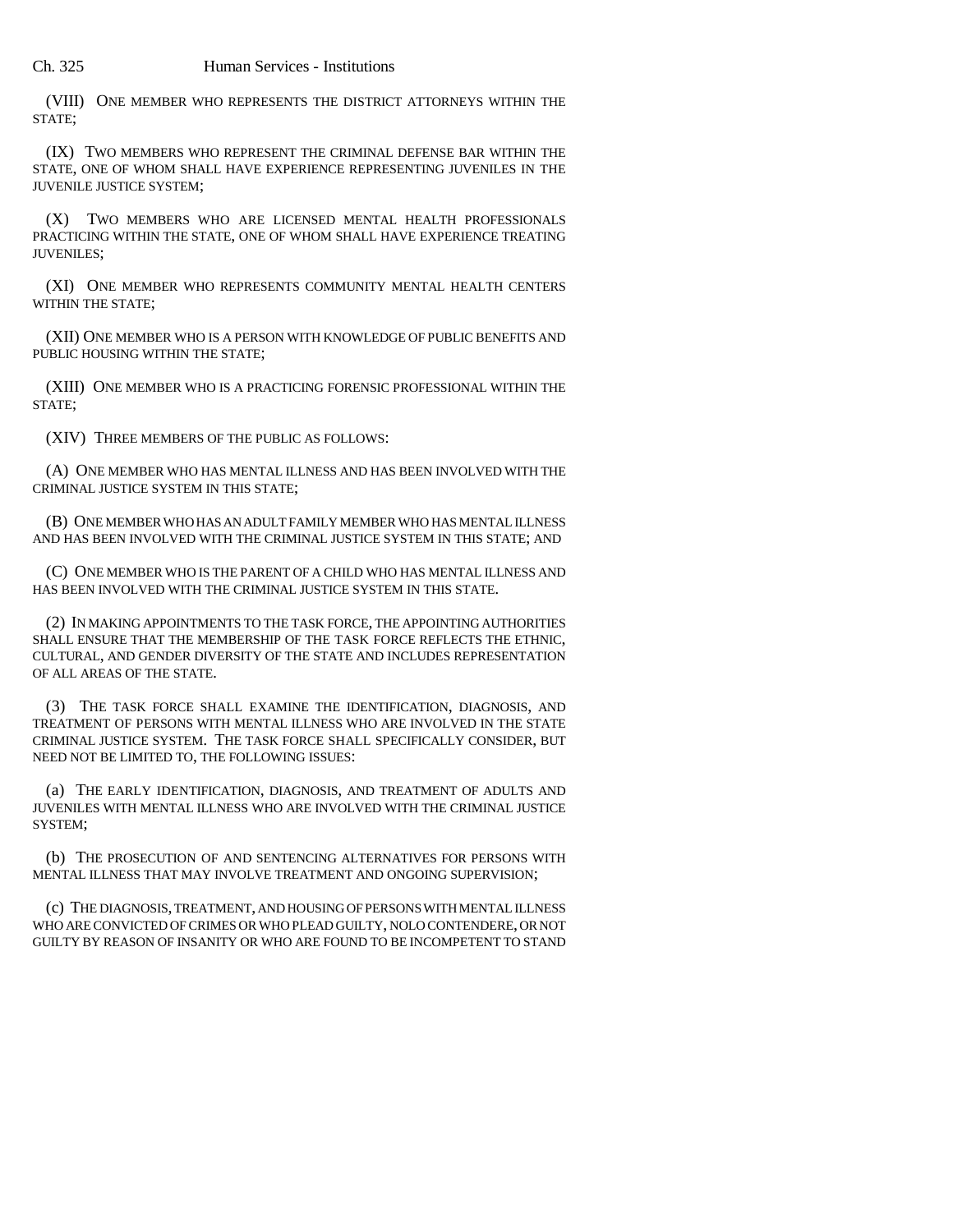TRIAL;

(d) THE DIAGNOSIS, TREATMENT, AND HOUSING OF JUVENILES WITH MENTAL ILLNESS WHO ARE ADJUDICATED FOR OFFENSES THAT WOULD CONSTITUTE CRIMES IF COMMITTED BY ADULTS OR WHO PLEAD GUILTY, NOLO CONTENDERE, OR NOT GUILTY BY REASON OF INSANITY OR WHO ARE FOUND TO BE INCOMPETENT TO STAND TRIAL;

(e) THE ONGOING TREATMENT, HOUSING, AND SUPERVISION, ESPECIALLY WITH REGARD TO MEDICATION, OF ADULTS AND JUVENILES WHO ARE CONVICTED OR ADJUDICATED AND HOUSED WITHIN THE COMMUNITY AND THE AVAILABILITY OF PUBLIC BENEFITS FOR SUCH PERSONS;

(f) THE ONGOING ASSISTANCE AND SUPERVISION, ESPECIALLY WITH REGARD TO MEDICATION, OF PERSONS WITH MENTAL ILLNESS AFTER DISCHARGE FROM SENTENCE;

(g) THE CIVIL COMMITMENT OF PERSONS WITH MENTAL ILLNESS WHO ARE CRIMINALLY CONVICTED, FOUND NOT GUILTY BY REASON OF INSANITY, OR FOUND TO BE INCOMPETENT TO STAND TRIAL;

(h) THE IDENTIFICATION, DIAGNOSIS, AND TREATMENT OF MINORITY PERSONS WITH MENTAL ILLNESS, WOMEN WITH MENTAL ILLNESS, AND PERSONS WITH CO-OCCURRING DISORDERS IN THE CRIMINAL JUSTICE SYSTEM;

(i) THE MODIFICATION OF THE CRIMINAL JUSTICE SYSTEM TO SERVE ADULTS AND JUVENILES WITH MENTAL ILLNESS WHO ARE CHARGED WITH OR CONVICTED OF A CRIMINAL OFFENSE;

(j) THE LIABILITY OF FACILITIES THAT HOUSE PERSONS WITH MENTAL ILLNESS AND THE LIABILITY OF THE STAFF WHO TREAT OR SUPERVISE PERSONS WITH MENTAL ILLNESS;

(k) THE SAFETY OF THE STAFF WHO TREAT OR SUPERVISE PERSONS WITH MENTAL ILLNESS AND THE USE OF FORCE AGAINST PERSONS WITH MENTAL ILLNESS;

(l) THE IMPLEMENTATION OF APPROPRIATE DIAGNOSTIC TOOLS TO IDENTIFY PERSONS IN THE CRIMINAL JUSTICE SYSTEM WITH MENTAL ILLNESS;

(m) ANY OTHER ISSUES CONCERNING PERSONS WITH MENTAL ILLNESS WHO ARE INVOLVED IN THE STATE CRIMINAL JUSTICE SYSTEM THAT ARISE DURING THE COURSE OF THE TASK FORCE STUDY.

(4) THE TASK FORCE SHALL PROVIDE GUIDANCE AND MAKE FINDINGS AND RECOMMENDATIONS TO THE COMMITTEE IN ITS DEVELOPMENT OF REPORTS AND LEGISLATIVE RECOMMENDATIONS FOR MODIFICATION OF THE CRIMINAL JUSTICE SYSTEM, WITH RESPECT TO PERSONS WITH MENTAL ILLNESS WITHIN THE CRIMINAL JUSTICE SYSTEM. IN SO DOING, THE TASK FORCE SHALL:

(a) SELECT A CHAIR AND A VICE-CHAIR FROM AMONG ITS MEMBERS;

(b) MEET AT LEAST TWICE EACH YEAR FROM THE DATE OF THE FIRST MEETING UNTIL JANUARY 1, 2003, OR AS OTHERWISE DIRECTED BY THE CHAIR OF THE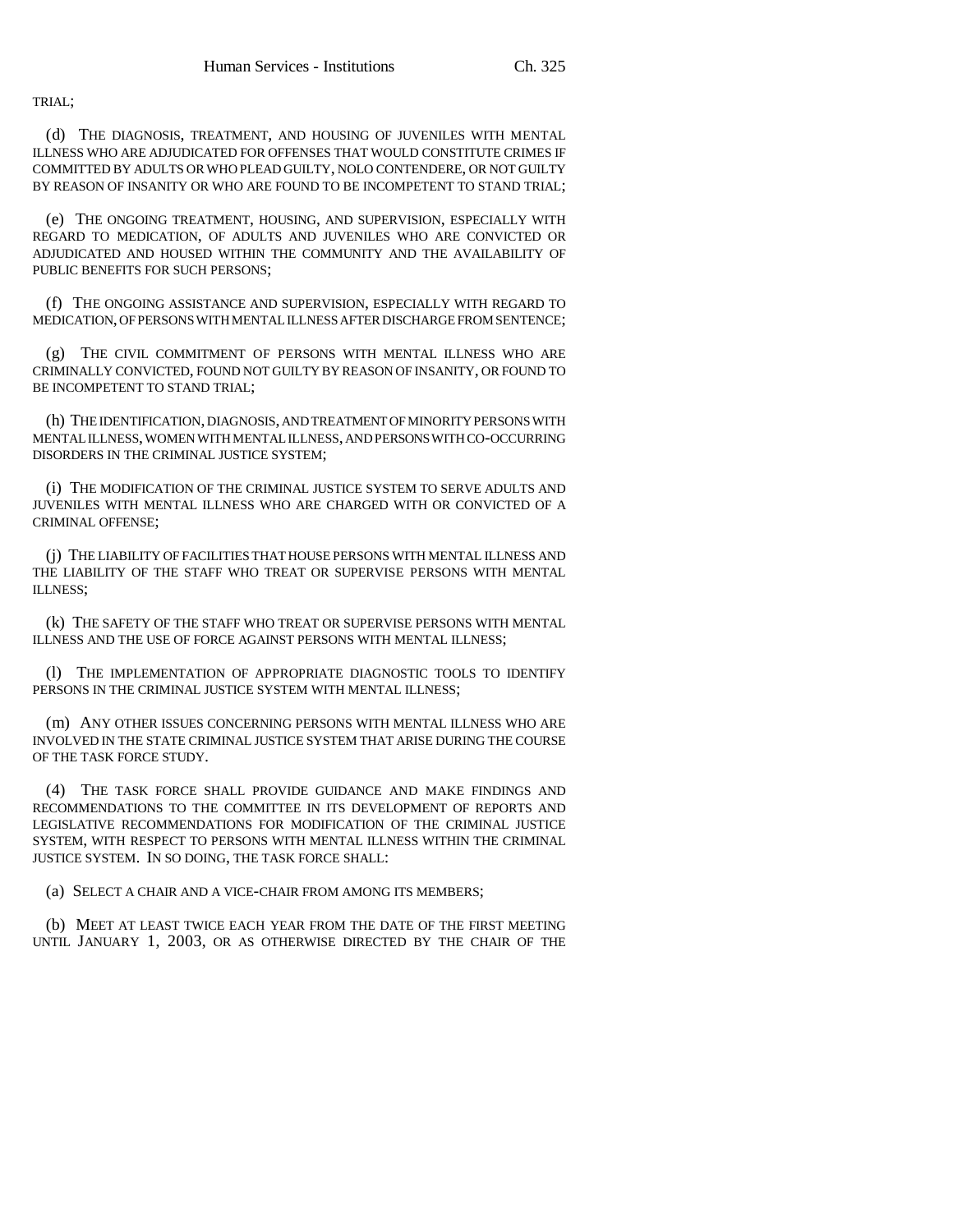COMMITTEE;

(c) COMMUNICATE WITH AND OBTAIN INPUT FROM GROUPS THROUGHOUT THE STATE AFFECTED BY THE ISSUES IDENTIFIED IN SUBSECTION (3) OF THIS SECTION;

(d) CREATE SUBCOMMITTEES AS NEEDED TO CARRY OUT THE DUTIES OF THE TASK FORCE. THE SUBCOMMITTEES MAY CONSIST, IN PART, OF PERSONS WHO ARE NOT MEMBERS OF THE TASK FORCE. SUCH PERSONS MAY VOTE ON ISSUES BEFORE SUCH SUBCOMMITTEE BUT SHALL NOT BE ENTITLED TO A VOTE AT MEETINGS OF THE TASK FORCE.

(e) SUBMIT A WRITTEN REPORT TO THE COMMITTEE BY OCTOBER 1,2000 AND EACH OCTOBER 1 THEREAFTER THROUGH OCTOBER 1,2002, AT A MINIMUM SPECIFYING THE FOLLOWING:

(I) ISSUES TO BE STUDIED IN UPCOMING TASK FORCE MEETINGS AND A PRIORITIZATION OF THOSE ISSUES;

(II) FINDINGS AND RECOMMENDATIONS REGARDING ISSUES OF PRIOR CONSIDERATION BY THE TASK FORCE;

(III) LEGISLATIVE PROPOSALS OF THE TASK FORCE THAT IDENTIFY THE POLICY ISSUES INVOLVED, THE AGENCIES RESPONSIBLE FOR THE IMPLEMENTATION OF THE CHANGES, AND THE FUNDING SOURCES REQUIRED FOR SUCH IMPLEMENTATION.

(5) MEMBERS OF THE TASK FORCE SHALL SERVE WITHOUT COMPENSATION.

**18-1.7-105. Task force funding - staff support.** (1) THE TASK FORCE IS AUTHORIZED TO RECEIVE CONTRIBUTIONS, GRANTS, SERVICES, AND IN-KIND DONATIONS FROM ANY PUBLIC OR PRIVATE ENTITY TO BE EXPENDED FOR ANY DIRECT OR INDIRECT COSTS ASSOCIATED WITH THE DUTIES OF THE TASK FORCE SET FORTH IN THIS ARTICLE.

(2) THE DIRECTOR OF RESEARCH OF THE LEGISLATIVE COUNCIL, THE DIRECTOR OF THE OFFICE OF LEGISLATIVE LEGAL SERVICES, THE DIRECTOR OF THE DIVISION OF CRIMINAL JUSTICE WITHIN THE DEPARTMENT OF PUBLIC SAFETY, AND THE EXECUTIVE DIRECTORS OF THE DEPARTMENTS REPRESENTED ON THE TASK FORCE SHALL SUPPLY STAFF ASSISTANCE TO THE COMMITTEE AS THEY DEEM APPROPRIATE. THE COMMITTEE MAY ALSO ACCEPT STAFF SUPPORT FROM THE PRIVATE SECTOR.

**18-1.7-106. Repeal of article.** THIS ARTICLE IS REPEALED, EFFECTIVE JULY 1, 2003.

**SECTION 2. Appropriation - adjustment in 2000 long bill.** (1) In addition to any other appropriation, there is hereby appropriated, out of any moneys in the general fund not otherwise appropriated, to the department of public safety, for allocation to the division of criminal justice, for the fiscal year beginning July 1, 2000, the sum of thirty-seven thousand four hundred twenty-five dollars (\$37,425) and 0.6 FTE, or so much thereof as may be necessary, for the implementation of this act.